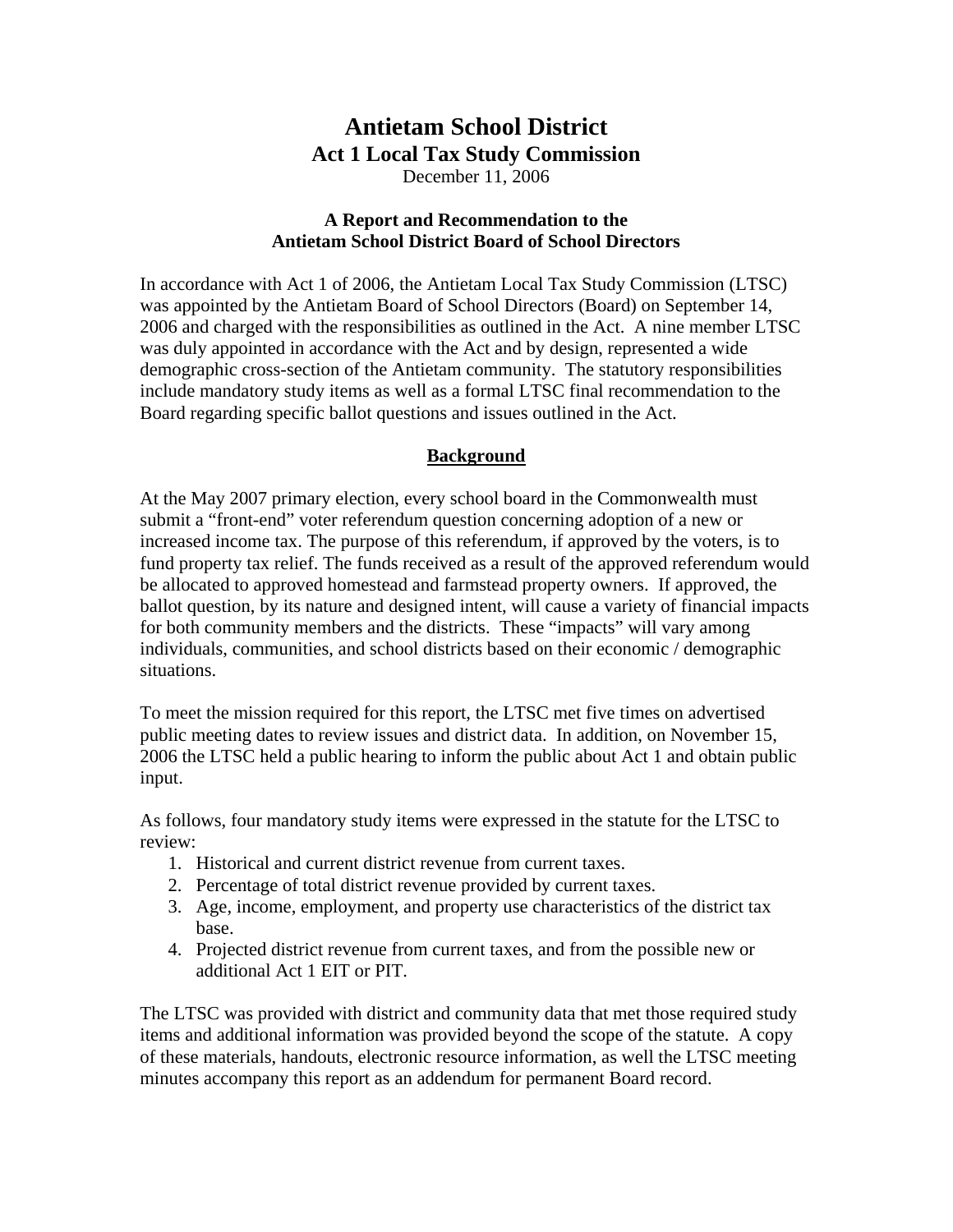The LTSC is required to make a recommendation to the Board within 90 days of Board appointment, or no later than December 13, 2006. By statute, the LTSC recommendation is non-binding on the Board and it is recognized that some data may change or be updated as the Board considers its final decision. For that reason, recommendations herein include brief and reasonable amounts of narrative to assist with Board deliberation and consideration. It is understood that the Board must act on the LTSC recommendation no later than March 13, 2007 and adopt a tax referendum resolution authorizing a specific referendum question.

# **Recommendations**

## **Tax Base:** *The LTSC recommends the EIT tax base for the ballot question.*

Since only one ballot question is allowed on the ballot, it is necessary to choose between two income tax options presented in Act 1. The Act includes both the earned income tax (EIT) and the personal income tax (PIT) for consideration. For taxpayers, the PIT tax base is the same as their taxable income for the Pennsylvania State tax return. For the EIT base, it is the same as their taxable earnings reported on the tax return to the Berks County Earned Income Tax Bureau.

#### Personal Income Tax

This is the first time the State has provided school districts with the legislative authority to actually levy a PIT tax. The current state PIT rate on this base is 3.07%. The PIT is generally considered a fairer, broader based tax in that it recognizes "wealth" assets, specifically items such as interest earnings and dividends from certain investments, which are not taxed under the EIT. For Antietam, the PIT base is about 5% larger than the EIT base. This small differential in the two tax bases means that it would have a minimal impact overall on any tax rate that would be applied.

Additionally, since the PIT would be collected for the first time, initial start-up and implementation issues abound. Should the PIT base be selected, Act 1 requires complete elimination of the current EIT tax as currently levied by the district. There is no current tax collection structure for a school district PIT so it would have to be developed at the same time the existing EIT structure was abandoned. PIT transition would also present many problems and costs for taxpayers because they would be required to file an additional tax return each year. The municipalities would continue to collect the EIT, and the new district PIT would be added.

#### Earned Income Tax

Our school district EIT is currently levied at a rate of .5% with a well-established collection process. It is a familiar tax to constituents with regard to its association with the district and it does not tax the interest earnings of those who manage to save funds for retirement or a rainy day.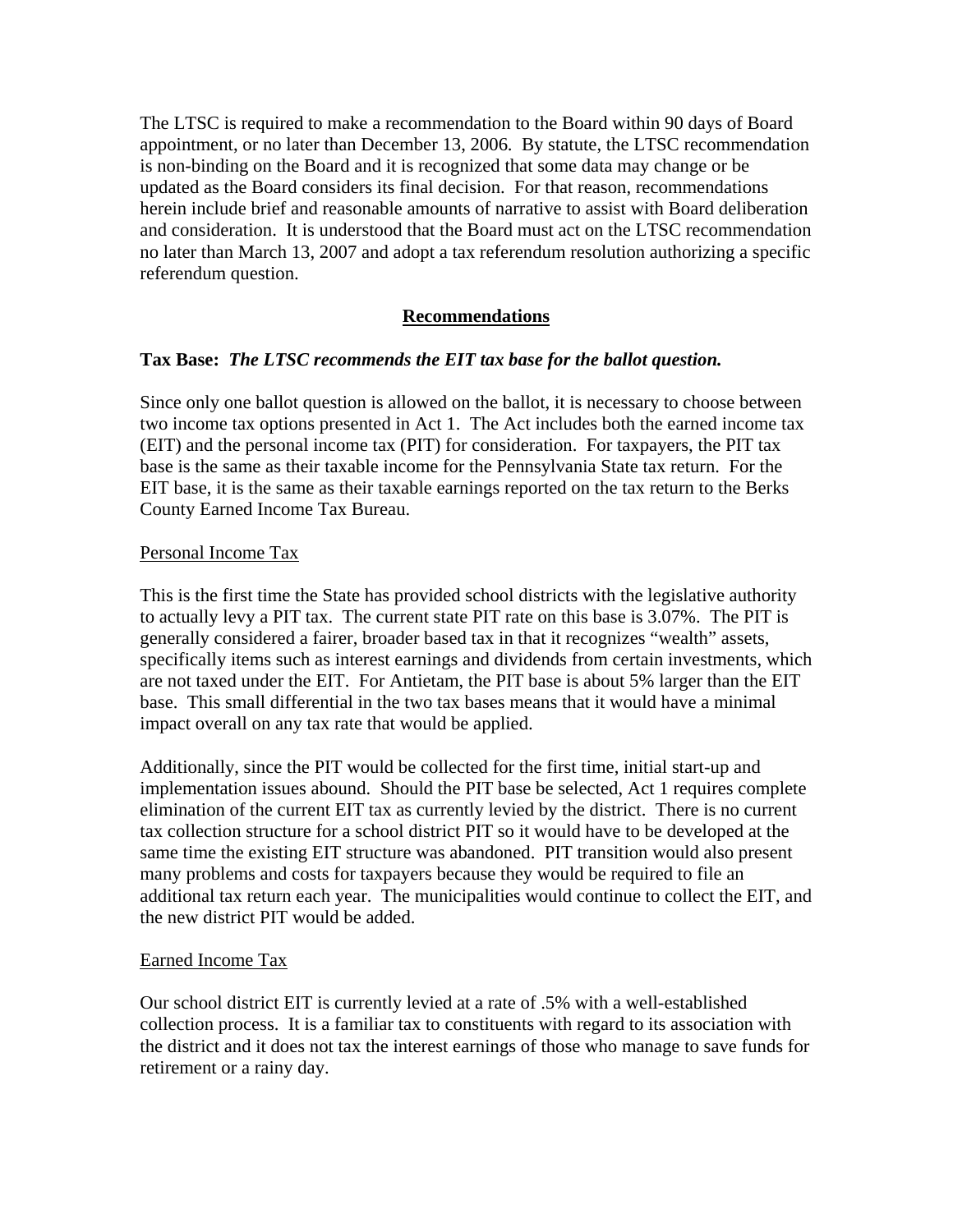The LTSC spent considerable time and debate on this issue. While at one end of the spectrum the PIT tax would capture wealth of those with high income and significant investments, it would also tap into those on fixed incomes, small businesses, and retirees who have managed to save funds. While there are trade-offs no matter how this review is framed, the demographic data of Antietam suggested a better fit with the EIT than the PIT.

# **Tax Rate:** *The LTSC recommends an additional EIT rate of 0% for the ballot question.*

While we will not review the calculations here, Act 1 provides a statutory mandate to achieve a certain threshold of tax relief from the ballot question that raises the income tax rate. For Antietam, the minimum amount of property tax relief is the amount realized by raising the EIT rate by 1%. The amount of relief then jumps to a level that is calculated based on 25% of the median homestead value and ranging up to a maximum, which is 50% of the same number. As calculated on the best available data, the range of available EIT rate increases was from 2.2 % to 4.2%. (The Act includes language that restricts a rate increase to the nearest one-tenth of 1%).

In deciding which rate to recommend, the LTSC reviewed district demographic data on age, income, renters, homeowners, and farmsteads. Based on the calculations referred to above, implementing even the 1% EIT rate increase would result in 73% of the district population paying more in taxes should the referendum be approved by the voters. Therefore, it is the opinion of the LTSC that recommending even a 1% increase in the EIT would not be a prudent decision for the majority of the community. The LTSC recognizes that the Board cannot accept this recommendation, but in good conscience we cannot recommend anything different.

| <b>Ballot Question:</b> | "Do you favor imposing an additional __% earned        |
|-------------------------|--------------------------------------------------------|
|                         | income tax? The revenue generated from the increased   |
|                         | tax rate will be used to reduce taxes on qualified     |
|                         | residential properties by $\oint$ . The current earned |
|                         | income tax rate is $.5\%$ ."                           |

Act 1 states: "The referendum question submitted to the electors of the school district at the primary election of 2007 shall state the rate of the proposed income tax to be levied, the reason for the tax, the estimated per homestead tax reduction and the current income and net profits tax levied by the school district. The question shall be clear and in language that is readily understandable by a layperson and shall be framed in one of the following forms:" [3 referendum question forms were then presented in the act]. Basically, the questions are different based on which tax base is selected and if the district has or does not already have an EIT.

Even though the LTSC recommendation is for a 0% EIT increase, Act 1 still requires that the LTSC recommend a referendum question. Therefore, the LTSC recommends the above form of the ballot question.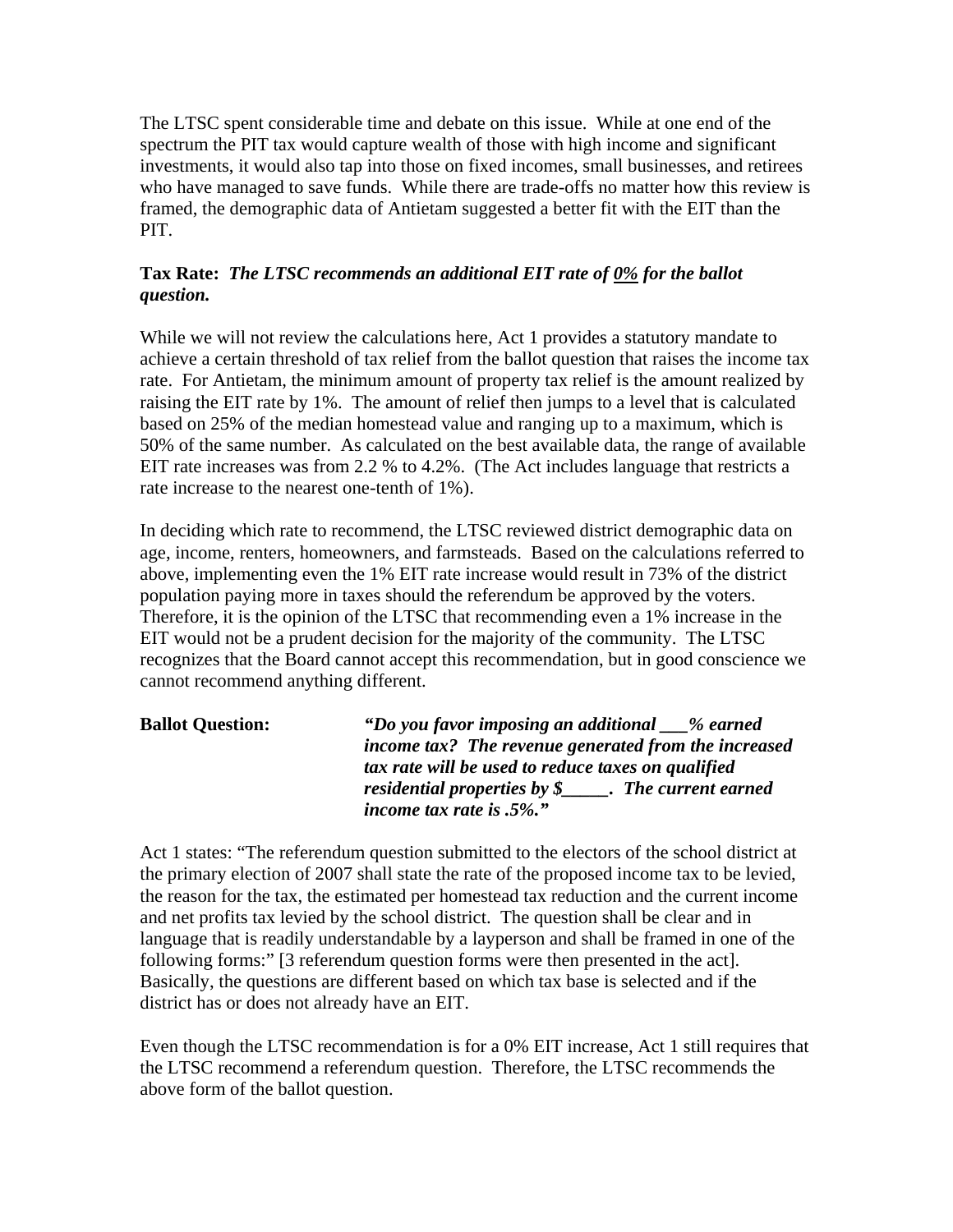# **Other items:** *Farmstead reduction amount equal to Homestead reduction amount*

Act 1 allows for differentiation between the approved Homestead reduction and Farmstead reduction amounts. In all scenarios of review the LTSC made the assumption they would be treated equally with the same reduction amount.